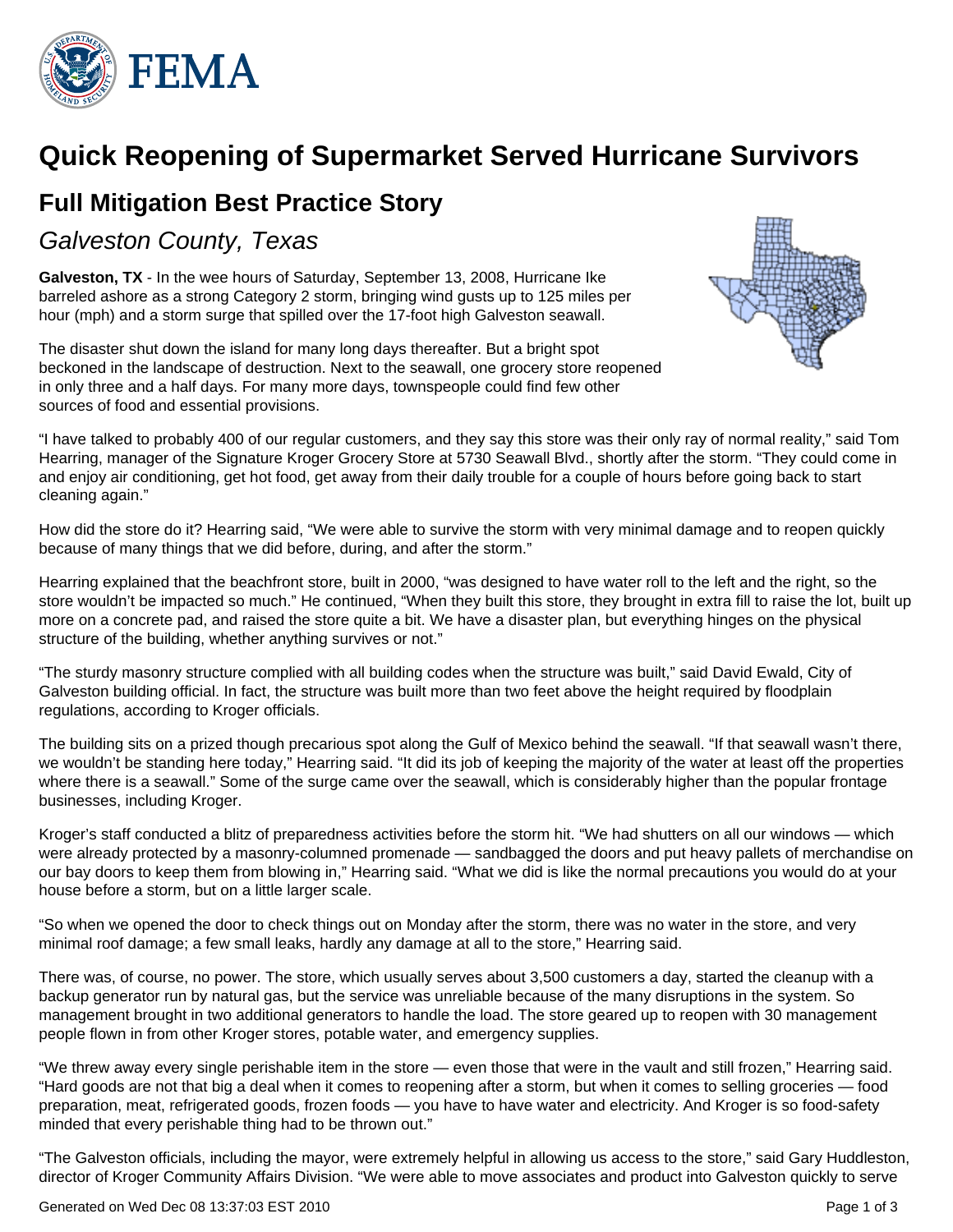the first responders and residents."

Hearring said Kroger will examine the Galveston experience to determine what was done well and what could have been done better, and the company will use this as a model for future disaster planning.

"It cost a lot to reopen so quickly," Hearring said. "The main reason why Kroger opened up was not for the profit or loss from the business. I can tell you we opened up because our president and our regional manager and the staff here said, 'We need to help meet the needs of the community.'

"Does that make sense? We did a lot, and we did it because we wanted to take care of this community. You really can't put a price tag on that."

#### **Activity/Project Location**

Geographical Area: **Single County in a State** FEMA Region: **Region VI** State: **Texas** County: **Galveston County** City/Community: **Galveston**

| Sector: Private                              |
|----------------------------------------------|
| Hazard Type: Hurricane/Tropical Storm        |
| Activity/Project Type: Elevation, Structural |
| Structure Type: Concrete, Reinforced         |
| Activity/Project Start Date: 01/2000         |
| Activity/Project End Date: Ongoing           |
| Funding Source: Property Owner, Commercial   |
|                                              |

| <b>Activity/Project Economic Analysis</b> |                            |
|-------------------------------------------|----------------------------|
|                                           | Cost: Amount Not Available |
| Non FEMA Cost: 0                          |                            |

#### **Activity/Project Disaster Information**

| <b>Mitigation Resulted From Federal</b><br>Disaster? No |  |
|---------------------------------------------------------|--|
| Value Tested By Disaster? Yes                           |  |
| Tested By Federal Disaster #: 1791, 09/13/2008          |  |
| Repetitive Loss Property? No                            |  |